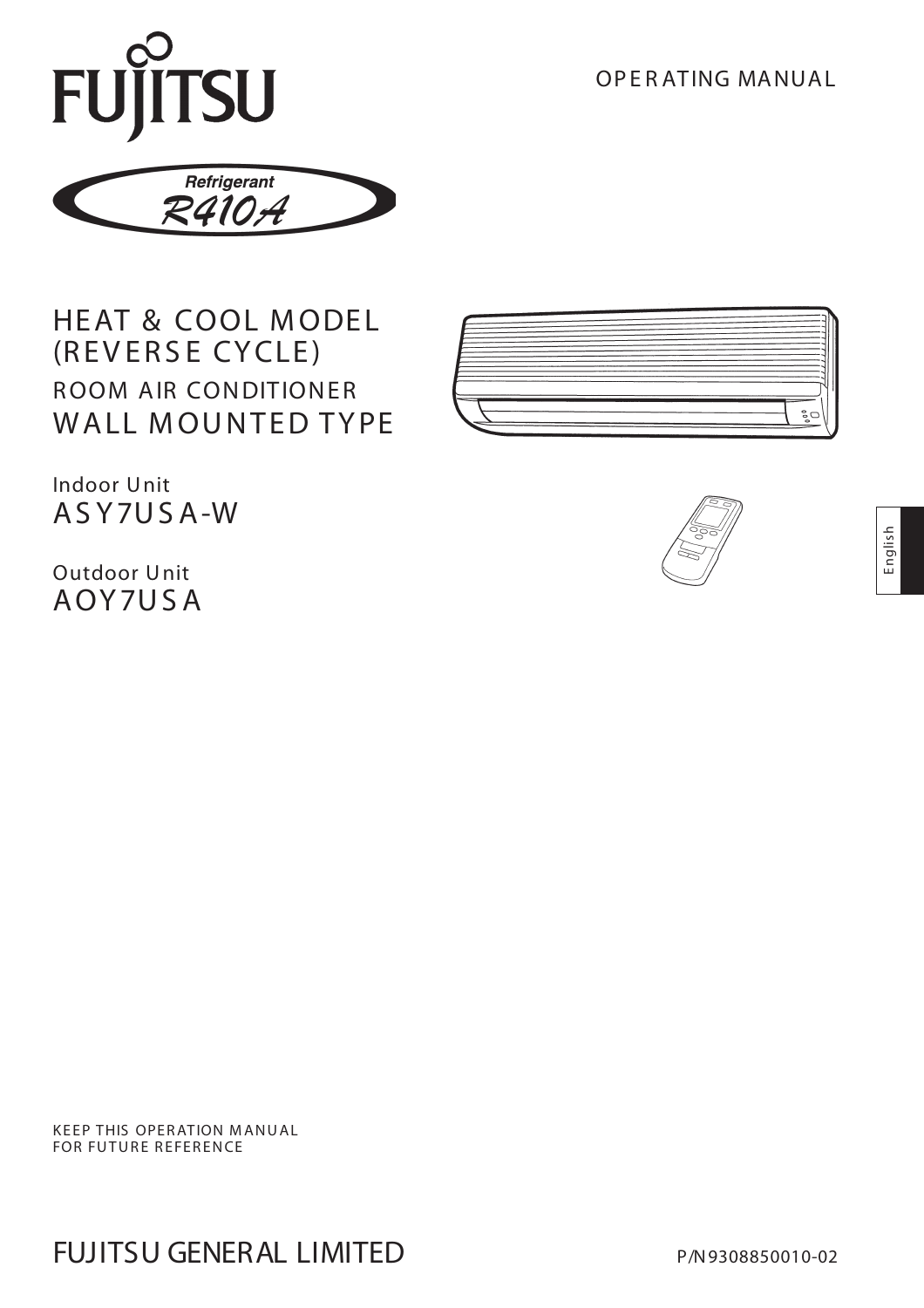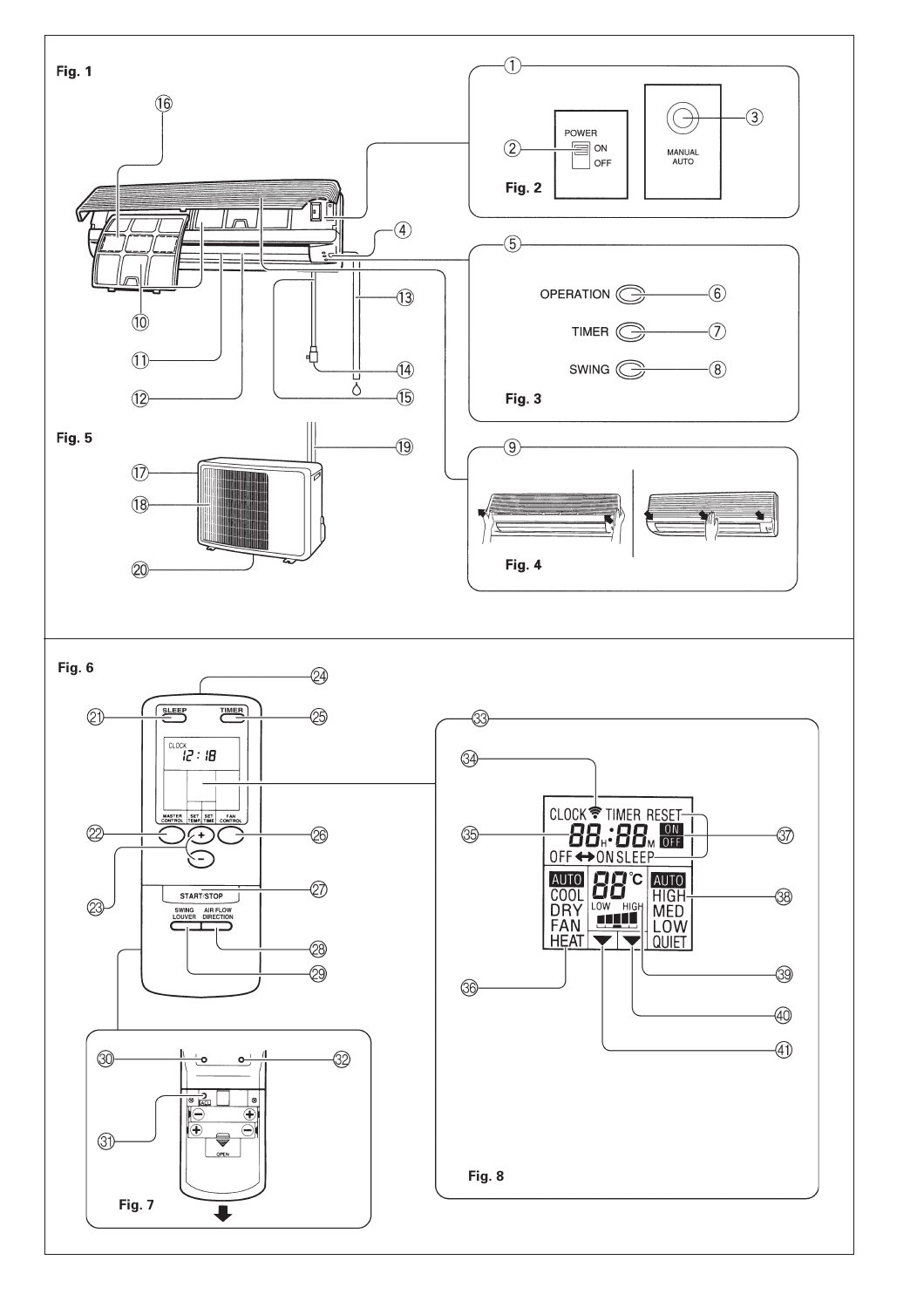# **CONTENTS**

| SLEEP TIMER OPERATION  En-8 |  |
|-----------------------------|--|

ADJUSTING THE DIRECTION OF AIR CIRCULATION .............................................. En-9 SWING OPERATION ......................................... En-10 MANUAL AUTO OPERATION .......................... En-10 CLEANING AND CARE ..................................... En-11 TROUBLESHOOTING ....................................... En-12 OPERATING TIPS.............................................. En-14

# **SAFETY PRECAUTIONS**



- **Do not attempt to install this air conditioner by yourself.**
- **This unit contains no user-serviceable parts. Always consult authorized service personnel for repairs.**
- When moving, consult authorized service personnel for disconnection and installa**tion of the unit.**
- **Do not become excessively chilled by staying for lengthy periods in the direct cooling airflow.**
- **Do not insert fingers or objects into the outlet port or intake grilles.**
- **Do not start and stop air conditioner operation by disconnecting the power supply cord and so on.**
- **Take care not to damage the power supply cord.**
- **In the event of a malfunction (burning smell, etc.), immediately stop operation, disconnect the power supply plug, and consult authorized service personnel.**
- **If the power supply cord of this appliance is damaged, it should only be replaced by the authorized service personnel, since special purpose tools and specified cord are required.**

## **CAUTION!**

- **Provide occasional ventilation during use.**
- **Do not direct air flow at fireplaces or heating apparatus.**
- **Do not climb on, or place objects on, the air conditioner.**
- **Do not hang objects from the indoor unit.**
- **Do not set flower vases or water containers on top of air conditioners.**
- **Do not expose the air conditioner directly to water.**
- **Do not operate the air conditioner with wet hands.**
- **Do not pull power supply cord.**
- **Turn off power source when not using the unit for extended periods.**
- **Check the condition of the installation stand for damage.**
- **Do not place animals or plants in the direct path of the air flow.**
- **Do not drink the water drained from the air conditioner.**
- **Do not use in applications involving the storage of foods, plants or animals, precision equipment, or art works.**
- **Connection valves become hot during Heating; handle with care.**
- **Do not apply any heavy pressure to radiator fins.**
- **Operate only with air filters installed.**
- **Do not block or cover the intake grille and outlet port.**
- Ensure that any electronic equipment is at least one metre away from either the in**door or outdoor units.**
- **Avoid installing the air conditioner near a fireplace or other heating apparatus.**
- **When installing the indoor and outdoor unit, take precautions to prevent access to infants.**
- **Do not use inflammable gases near the air conditioner.**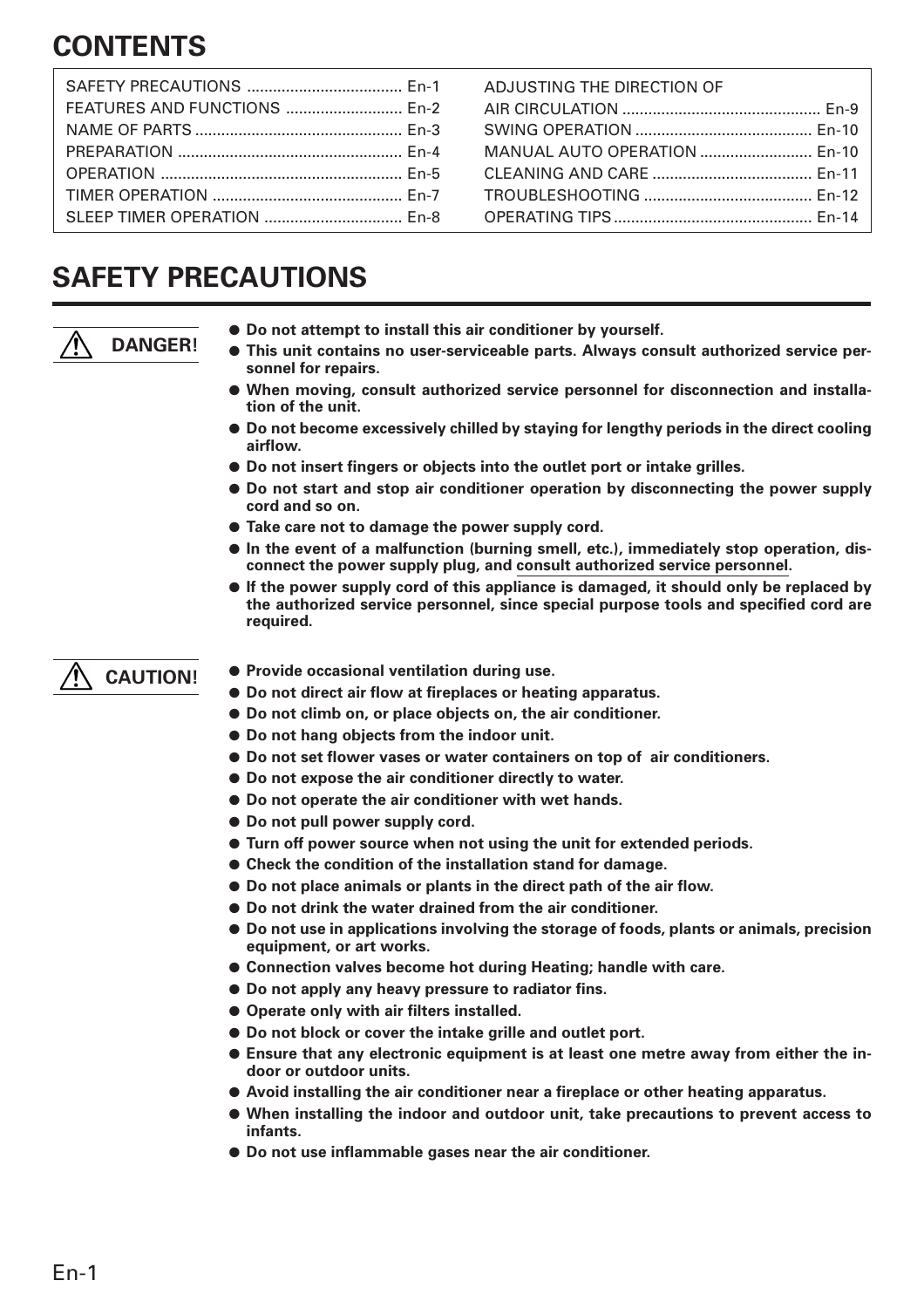# **FEATURES AND FUNCTIONS**

# **AUTOMATIC OPERATION**

Merely press the START/STOP button, and the unit will begin automatic operation in either the Heating, Cooling, Dry, or Monitor modes as appropriate, in accordance with the thermostat setting and the actual temperature of the room.

# **SLEEP TIMER**

When the SLEEP timer button is pressed during Heating mode, the air conditioner's thermostat setting is gradually lowered during the period of operation; during cooling mode, the thermostat setting is gradually raised during the period of operation. When the set time is reached, the unit automatically turns off.

# **WIRELESS REMOTE CONTROL UNIT**

The WIRELESS REMOTE CONTROL UNIT allows convenient control of air conditioner operation.

# **SWING OPERATION**

The Air Flow Direction Louvers swings automatically up and down so that the air speeds to every nook and corner of your room.

# **REMOVABLE INTAKE GRILLE**

The indoor unit's INTAKE GRILLE can be removed for easy cleaning and maintenance.

## **MILDEW-RESISTANT FILTER**

The AIR FILTER has been treated to resist mildew growth, thus allowing cleaner use and easier care.

## **SUPER QUIET OPERATION**

When the FAN CONTROL button is used to select OUIET. the unit begins super-quiet operation; the indoor unit's airflow is reduced for quieter operation.

# **AIR CLEANING FILTER (Optional)**

The optional Air Cleaning Filter (Model APS-03B) uses an electrostatic principle to clean the air of fine particulate matter such as tobacco smoke and plant pollen.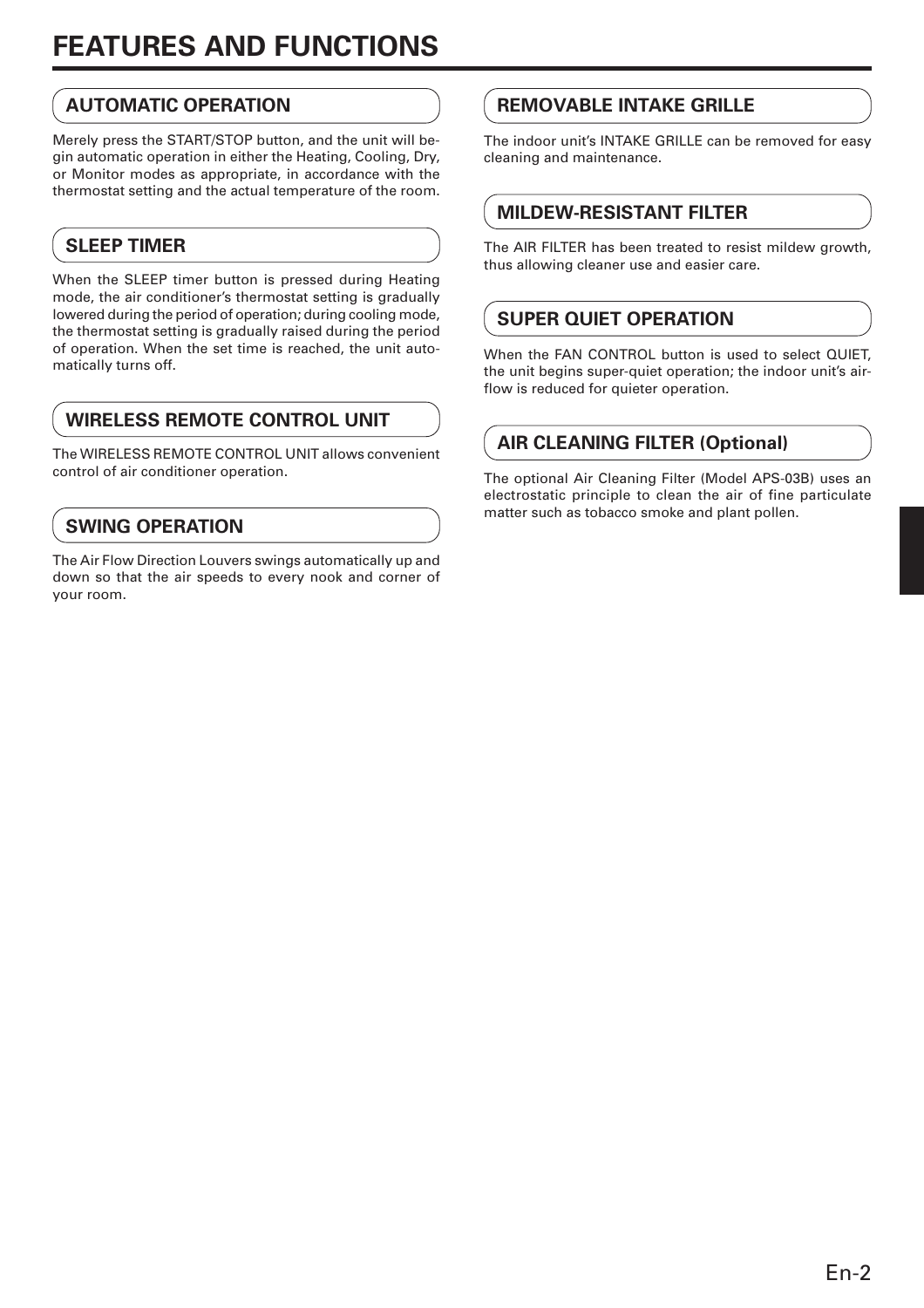| Fig. 1 Indoor Unit                                                                       | Fig. 6 Remote Control Unit                                                                  |
|------------------------------------------------------------------------------------------|---------------------------------------------------------------------------------------------|
| 1 Operating Control Panel (Fig. 2) -                                                     | 20 SLEEP button                                                                             |
| 2 POWER Switch                                                                           | 22 MASTER CONTROL button                                                                    |
| 3 MANUAL AUTO button                                                                     | $\otimes$ SET TEMP./SET TIME buttons ( $\odot$ / $\odot$ )                                  |
| 4 Remote Control Signal Receiver                                                         | 24 Signal Transmitter                                                                       |
|                                                                                          | <b>TIMER button</b>                                                                         |
| 5 Indicator Lamps (Fig. 3)—                                                              | @ FAN CONTROL button                                                                        |
| 6 OPERATION Indicator Lamp (red)                                                         | 27 START/STOP button                                                                        |
| <b>TIMER Indicator Lamp (green)</b><br>(7)                                               | 28 AIR FLOW DIRECTION button                                                                |
| • If the TIMER indicator Lamp flashes when                                               | 29 SWING LOUVER button                                                                      |
| the timer is operating, it indicates that a<br>fault has occurred with the timer setting | Rear side (Fig. $7$ ) -                                                                     |
| (See Page 14 Auto Restart).                                                              | <b>33 TIME ADJUST button</b>                                                                |
| 8 SWING Indicator Lamp (orange)                                                          | 31) ACL button                                                                              |
| <b>9 Intake Grille (Fig. 4)</b>                                                          | (located inside battery compartment)                                                        |
| <b>Air Filter</b><br>(10)                                                                | 22 TEST RUN button                                                                          |
| (1) Air Flow Direction Louver                                                            | • This button is used when installing the                                                   |
| 12 Right-Left Louvers                                                                    | conditioner, and should not be used un-                                                     |
| (behind Air Flow Direction Louver)                                                       | der normal conditions, as it will cause the<br>air conditioner's thermostat function to op- |
| <b>13 Drain Hose</b>                                                                     | erate incorrectly.                                                                          |
| (4) Power Supply Plug                                                                    | • If this button is pressed during normal op-                                               |
| <b>15 Power Supply Cord</b>                                                              | eration, the unit will switch to test opera-<br>tion mode, and the Indoor Unit's OPERA-     |
| <b>66 Air Cleaning Filter (optional)</b>                                                 | <b>TION Indicator Lamp and TIMER Indicator</b>                                              |
|                                                                                          | Lamp will begin to flash simultaneously.                                                    |
|                                                                                          | To stop the test operation mode, either                                                     |
|                                                                                          | press the TEST RUN button once again, or<br>press the START/STOP button to stop the         |
| Fig. 5 Outdoor Unit                                                                      | air conditioner.                                                                            |

- G **Intake Port**
- **(8)** Outlet Port
- **(19) Pipe Unit**
- $@$  Drain port (bottom)



**W** Remote Control Unit Display (Fig. 8) -X **Transmit Indicator**

- **33 Clock Display**
- $\circledR$  Operating Mode Display
- [ **Timer Mode Display**
- \ **Fan Speed Display**
- ] **Temperature Set Display**
- \_ **Timer Set Indicator**
- **41) Temperature Set Indicator**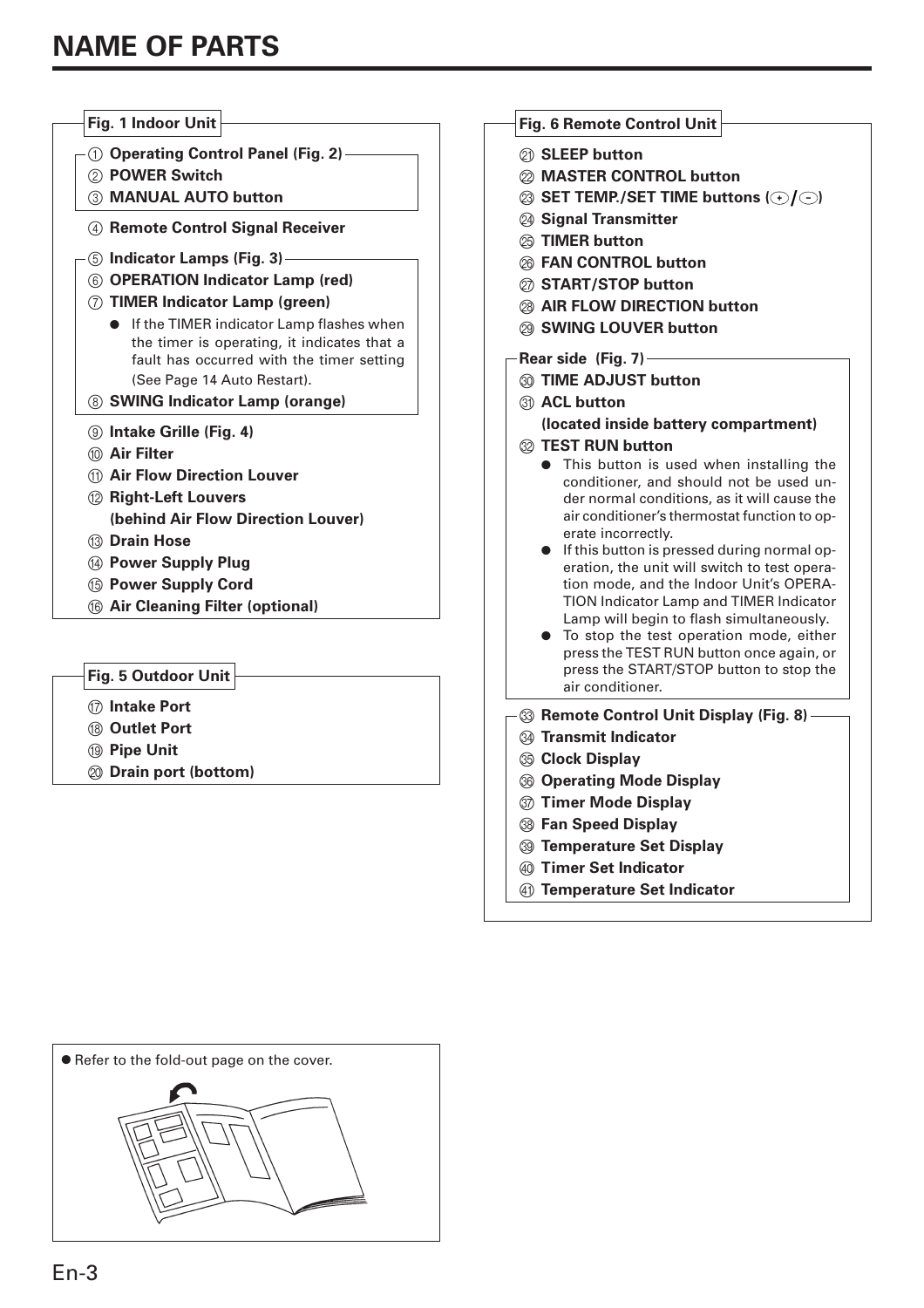**Turn on the Power**

- **Connect the Power Supply Plug (Fig. 1**  $\Omega$ **) to an electrical outlet; in the case of a direct line connection, turn on the circuit breaker.**
- 
- **2 Set the POWER switch (Fig. 2** 2**) to ON.**

**Load Batteries (R03/LR03 x 2)**

**1 Press and slide the battery compartment lid on the reverse side to open it.**

Slide in the direction of the arrow while pressing the  $\overline{\overline{\overline{}}\overline{\overline{}}\overline{\overline{}}\overline{\overline{}}\overline{\overline{}}\overline{\overline{}}\overline{\overline{}}\overline{\overline{}}\overline{\overline{}}\overline{\overline{}}\overline{\overline{}}\overline{\overline{}}\overline{\overline{}}\overline{\overline{}}\overline{\overline{}}\overline{\overline{}}\overline{\overline{}}\overline{\overline{}}\overline{\overline{}}\overline{\overline{}}\over$ 

- **2 Insert batteries.**<br>Be sure to align the battery polarities  $(\bigoplus/\bigoplus)$  correctly.
	- **3 Close the battery compartment lid.**

## **Set the Current time**

- **Press the TIME ADJUST button (Fig. 7**  $\circledR$ **).** Use the tip of a ball-point pen or other small object to press the button.
- Use the  $\odot$ / $\odot$  SET TIME buttons (Fig. 6  $\otimes$ ) to adjust **the clock to the current time.**
	- **button:** Press to advance the time.
	- **button:** Press to reverse the time.

(Each time the buttons are pressed, the time will be advanced/reversed in one-minute increments; hold the buttons depressed to change the time quickly in ten-minute increments.)

**3 Press the TIME ADJUST button again.**

This completes the time setting and starts the clock.

## **To Use the Remote Control Unit**

- $\bullet$  The Remote Control Unit must be pointed at signal receiver (Fig. 1  $\circled{4}$ ) to operate correctly.
- Operating Range: About 7 meters.
- When a signal is properly received by the air conditioner, a beeping sound will be heard.
- If no beep is heard, press the Remote Control Unit button again.



## **CAUTION!**

- Take care to prevent infants from accidentally swallowing batteries.
- When not using the remote control unit for an extended period, remove the batteries to avoid possible leakage and damage to the unit.
- If leaking battery fluid comes in contact with your skin, eyes, or mouth, immediately wash with copious amounts of water, and consult your physician.
- Dead batteries should be removed quickly and disposed of properly, either by placing in a public battery collection receptacle, or by returning to appropriate authority.
- Do not attempt to recharge dry batteries.

Never mix new and used batteries, or batteries of different types. Batteries should last about one year

under normal use. If the remote control unit's operating range becomes appreciably reduced, replace the batteries and press the ACL button with the tip of a ballpoint pen or other small object.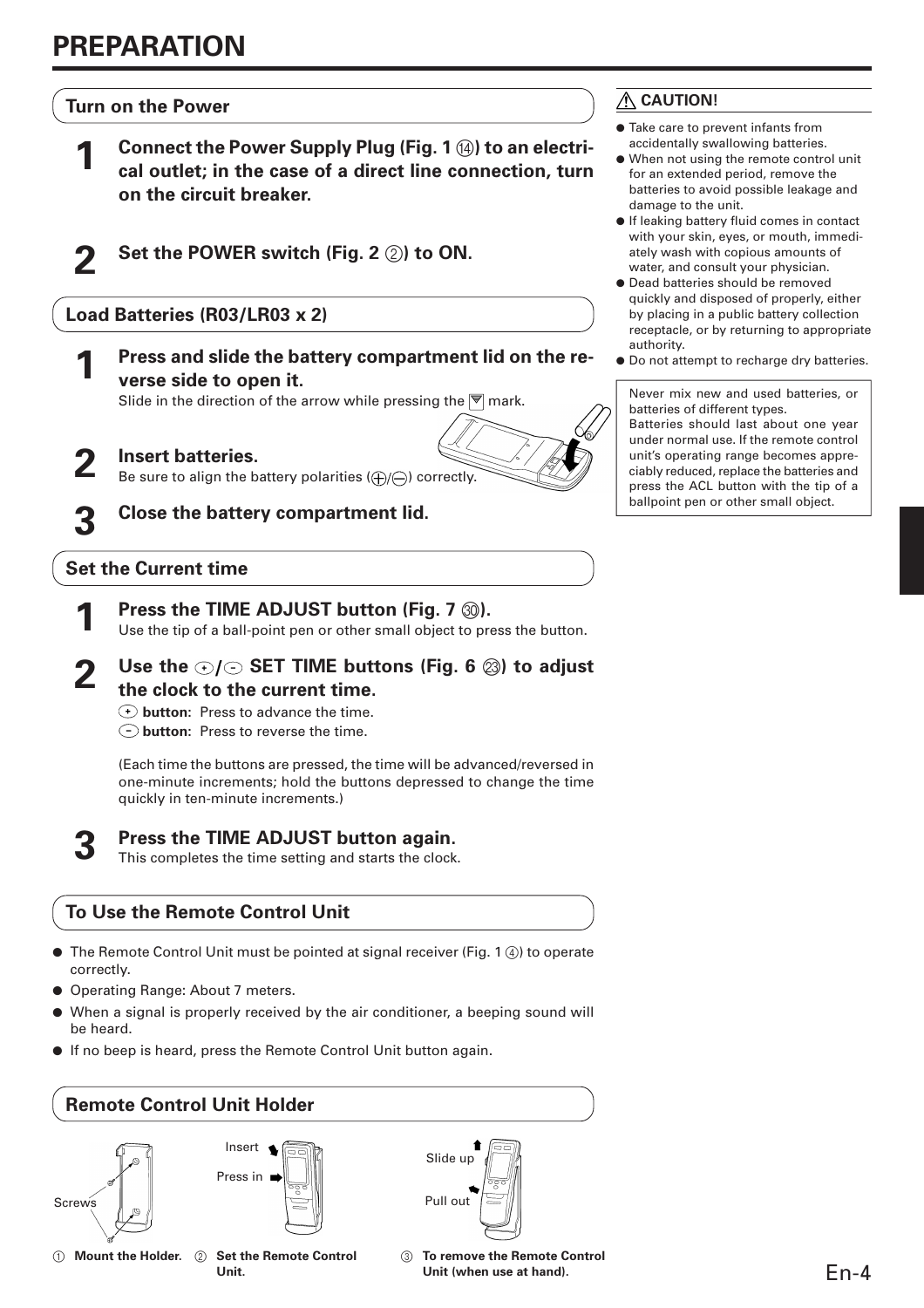## **To Select Mode Operation**



## **1 Press the START/STOP button (Fig.6** Q**).**

The Indoor Unit's OPERATION Indicator lamp (red) (Fig. 3 ®) will light. The air conditioner will start operating.

## **Press the MASTER CONTROL button (Fig.6**  $\oslash$ **) to select the desired mode.**

Each time the button is pressed, the mode will change in the following order.

 $\overline{\phantom{a}}$  auto $\longrightarrow$  cool $\longrightarrow$  dry

HEAT  $\leftarrow$  FAN  $\leftarrow$  $\blacklozenge$ 

About three seconds later, the entire display will reappear.

### **To Set the Thermostat**

### **Press the SET TEMP. buttons (Fig. 6**  $\textcircled{3}$ **).**

**button:** Press to raise the thermostat setting.

**button:** Press to lower the thermostat setting.

#### ● **Thermostat setting range:**

| $C_{\alpha\alpha}$ $\sum_{\alpha}$ $\sum_{\alpha}$ | 10.200 |  |
|----------------------------------------------------|--------|--|

Cooling/Dry ........................ 18 - 30 °C

The thermostat cannot be used to set room temperature during the FAN mode (the temperature will not appear on the remote control unit's display).

About three seconds later, the entire display will reappear.

The thermostat setting should be considered a standard value, and may differ somewhat from the actual room temperature.

# **To Set the Fan Speed**

## **Press the FAN CONTROL button (Fig. 6**  $\circledcirc$ **).**

Each time the button is pressed, the fan speed changes in the following order:

→ AUTO ——→ HIGH ——→ MED ———→ LOW ——→ QUIET

About three seconds later, the entire display will reappear.

#### **When set to AUTO:**

- **Heating :** Fan operates so as to optimally circulate warmed air. However, the fan will operate at very low speed when the temperature of the air issued from the indoor unit is low.
- **Cooling :** As the room temperature approaches that of the thermostat setting, the fan speed becomes slower.
- **Fan** : The fan alternately turns on and off; when on, the fan runs at the low fan speed.

The fan will operate at very low setting during Monitor operation and at the start of the Heating mode.

#### **When set to QUIET:**

SUPER QUIET operation begins. The indoor unit's airflow will be reduced for quieter operation.

- SUPER QUIET operation cannot be used during Dry mode. (The same is true when dry mode is selected during AUTO mode operation.)
- During Super Quiet operation, Heating and Cooling performance will be reduced somewhat.



**Example:** When set to COOL.



**Example:** When set to 26 °C.



**Example:** When set to AUTO.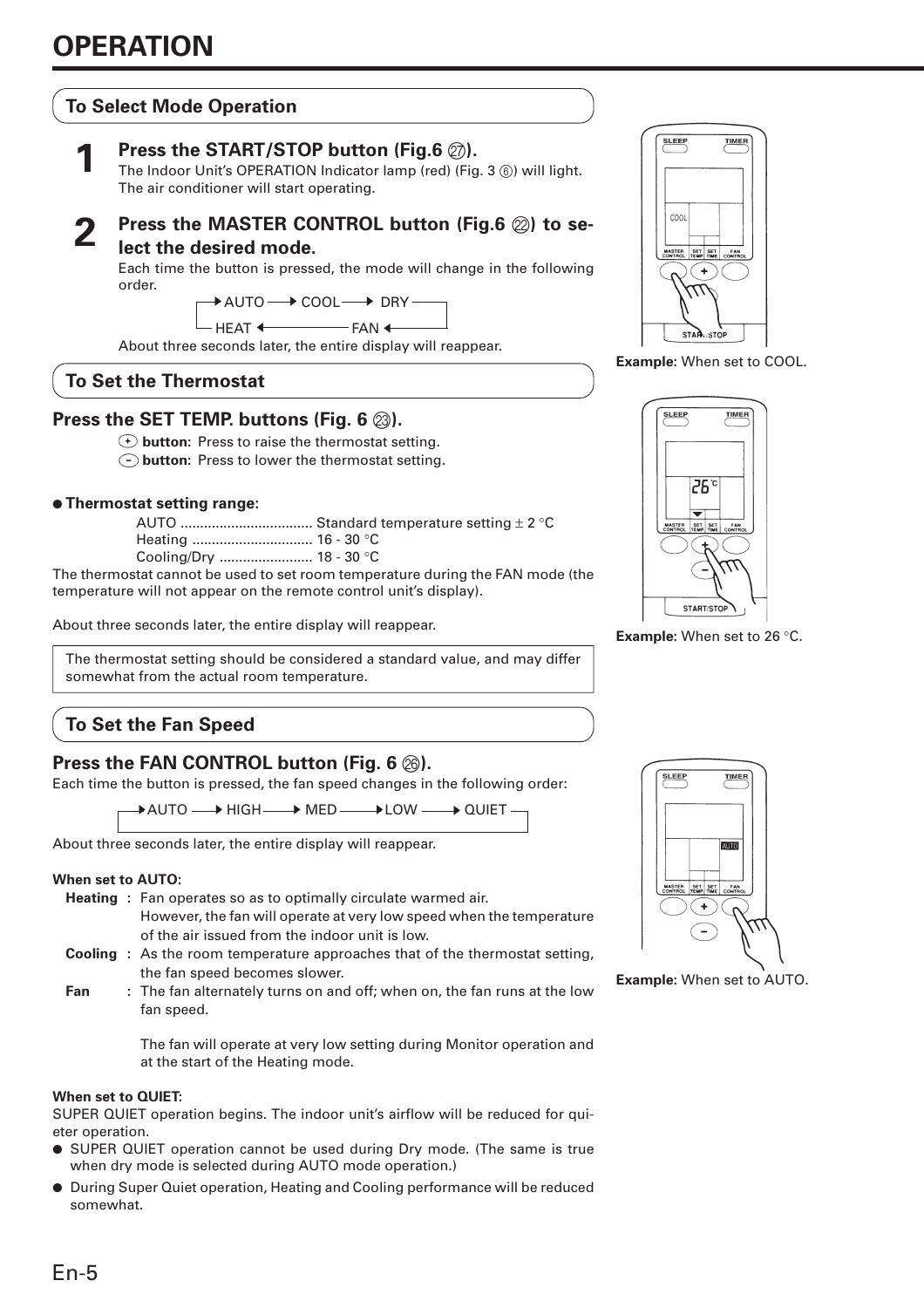## **To Stop Operation**

### **Press the START/STOP button.**

The OPERATION Indicator Lamp (red) (Fig. 3 ®) will go out.

#### **About Mode Operation**

**AUTO:** ● Depending on the room temperature at the time operation begins, the operating mode will be switched automatically as shown in the accompanying table.

Also, depending on the operating mode, the room temperature setting will cause the "standard" temperature to be set as shown.

| <b>Actual Room</b>             | <b>Operating Mode</b> | <b>Thermostat Setting</b> |
|--------------------------------|-----------------------|---------------------------|
| Temperature                    |                       | (standard setting)        |
| 30°C or above                  | Cooling               | $27^{\circ}$ C            |
| $27^{\circ}$ C-30 $^{\circ}$ C | Cooling               | $26^{\circ}$ C            |
| $25^{\circ}$ C-27 $^{\circ}$ C | Drv                   | $24^{\circ}$ C            |
| $22^{\circ}$ C-25 $^{\circ}$ C | Monitor               |                           |
| Below 22°C                     | Heating               | $23^{\circ}$ C            |

The operating mode and standard thermostat settings are selected automatically when operation begins.

● When automatic operation is initiated, the fan will run at very low speed for about one minute while the unit detects and selects the proper operating mode.

● Once the operating mode has been set, the mode will not change even if the room temperature changes. However, during the monitor operation mode, if the room temperature changes to below 22°C, the mode will automatically switch to Heat, and when it rises above 25°C the mode will automatically switch to Dry.

- When in the monitor mode, the fan will operate very slowly.
- If the START/STOP button is pressed to recommence operation within two hours after stopping automatic operation, the unit will begin operating from the same mode as before.
- **Heating: Use to warm your room.** 
	- When Heating mode is selected, the air conditioner will operate at very low fan speed for about 3 to 5 minutes, after which it will switch to the selected fan setting. This period of time is provided to allow the indoor unit to warm up before begin full operation.
	- When the room temperature is very low, frost may form on the outside unit, and its performance may be reduced. In order to remove such frost, the unit will automatically enter the defrost cycle from time to time. During Automatic Defrosting operation, the OPERATION indicator Lamp (red) will flash, and the heat operation will be interrupted.
- **Cooling:** Use to cool your room.
- 
- **Dry: ●** Use for gently cooling while dehumidifying your room.
	- You cannot heat the room during Dry mode.
	- During Dry mode, the unit will operate at low speed; in order to adjust room humidity, the indoor unit's fan may stop from time to time. Also, the fan may operate at very low speed when detecting room humidity.
	- The fan speed cannot be changed manually when Dry mode has been selected.
- **Fan: ●** Use to circulate the air throughout your room.

#### **During Heating mode:**

Set the thermostat to a temperature setting that is higher than the current room temperature. The Heating mode will not operate if the thermostat is set lower than the actual room temperature.

#### **During Cooling/Dry mode:**

Set the thermostat to a temperature setting that is lower than the current room temperature. The Cooling and Dry modes will not operate if the thermostat is set higher than the actual room temperature (in Cooling mode, the fan alone will operate).

#### **During Fan mode:**

You can not use the unit to heat and cool your room.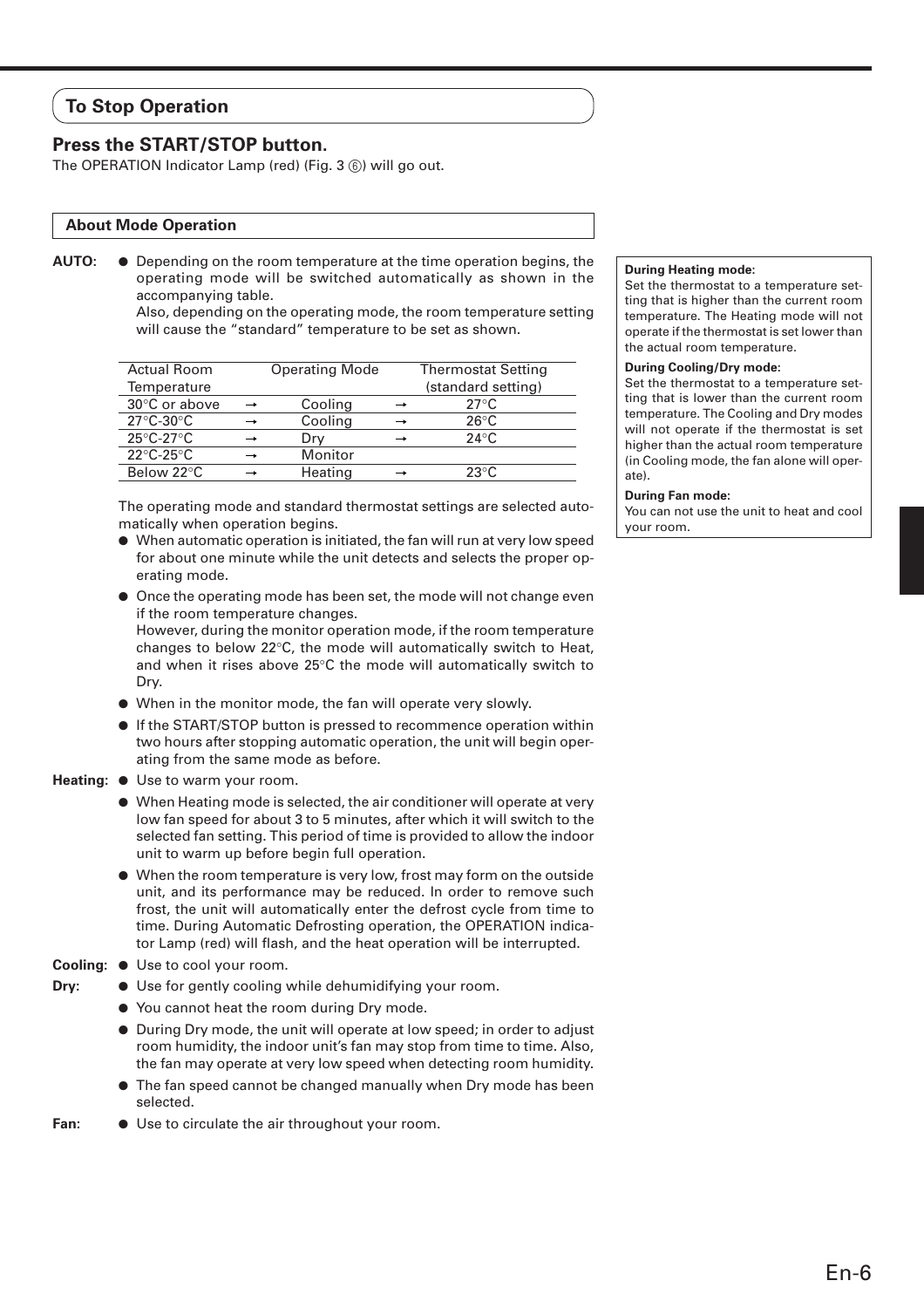# **TIMER OPERATION**

Before using the timer function, be sure that the Remote Control Unit is set to the correct current time (See page 4).

## **To Use the ON timer or OFF timer**

**1 Press the START/STOP button (Fig. 6** Q**) (if the unit is already operating, proceed to step 2).**

The Indoor Unit's OPERATION Indicator lamp (red) (Fig. 3  $\circledS$ ) will light.

**2 Press the TIMER button (Fig. 6**  $\circledcirc$ **) to select the OFF timer or ON timer operation.**

Each time the button is pressed the timer function changes in the following order:

> $\overline{\phantom{a}}$  RESET $\longrightarrow$  OFF $\longrightarrow$  ON <code>PROGRAM</code> (OFF  $\rightarrow$  ON, OFF  $\leftarrow$  ON)  $\blacktriangleleft$

The indoor unit's TIMER Indicator lamp (green) (Fig. 3  $(7)$ ) will light.

Use the SET TIME buttons (Fig. 6  $\textcircled{a}$ ) to adjust the de**sired OFF time or ON time.**

Set the time while the time display is flashing (the flashing will continue for about five seconds).

 **button:** Press to advance the time.

 **button:** Press to reverse the time.

About five seconds later, the entire display will reappear.

## **To Use the PROGRAM timer**

**1 Press the START/STOP button (Fig. 6** Q**) (if the unit is already operating, proceed to step 2).** The Indoor Unit's OPERATION Indicator lamp (red) (Fig. 3 (6) will light.

**2 Set the desired times for OFF timer and ON timer.** See the section "To Use the ON timer or OFF timer" to set the desired mode and times. About three seconds later, the entire display will reappear.

The indoor unit's TIMER Indicator lamp (green) (Fig. 3  $(7)$ ) will light.

**3 Press the TIMER button (Fig. 6 ⊗) to select the PRO-**<br>GRAM timer operation (either OFF → ON or OFF ← ON **will display).**

The display will alternately show "OFF timer" and "ON timer", then change to show the time setting for the operation to occur first.

● The PROGRAM timer will begin operation. (If the ON timer has been selected to operate first, the unit will stop operating at this point.)

About five seconds later, the entire display will reappear.

#### **About the PROGRAM timer**

- The PROGRAM timer allows you to integrate OFF timer and ON timer operations in a single sequence. The sequence can involve one transition from OFF timer to ON timer, or from ON timer to OFF timer, within a twenty-four hour period.
- The first timer function to operate will be the one set nearest to the current time. The order of operation is indicated by the arrow in the Remote Control Unit's display (OFF  $\rightarrow$  ON, or OFF  $\leftarrow$  ON).
- One example of PROGRAM timer use might be to have the air conditioner automatically stop (OFF timer) after you go to sleep, then start (ON timer) automatically in the morning before you arise.

#### **To Cancel the Timer**

Use the TIMER button to select "TIMER RESET". The air conditioner will return to normal operation.

**To Change the Timer Settings**

Perform steps **2** and **3**.

**To Stop Air Conditioner Operation while the Timer is Operating**

Press the START/STOP button.

#### **To Change Operating Conditions**

If you wish to change the operating conditions (Mode, Fan Speed, Thermostat Setting), after making the timer setting, wait until the entire display reappears, then press the appropriate buttons to change the operating condition desired.

#### **To Cancel the Timer**

Use the TIMER button to select "TIMER RESET." The air conditioner will return to normal operation.

#### **To Change the Timer Settings**

- 1. Follow the instructions given in the section "To Use the ON Timer or OFF Timer" to select the timer setting you wish to change.
- 2. Press the TIMER button to select either OFF  $\rightarrow$  ON or OFF  $\leftarrow$  ON.

**To Stop Air Conditioner Operation while the Timer is Operating** Press the START/STOP button.

#### **To Change Operating Conditions**

If you wish to change operating conditions (Mode, Fan Speed, Thermostat Setting), after making the timer setting wait until the entire display reappears, then press the appropriate buttons to change the operating condition desired.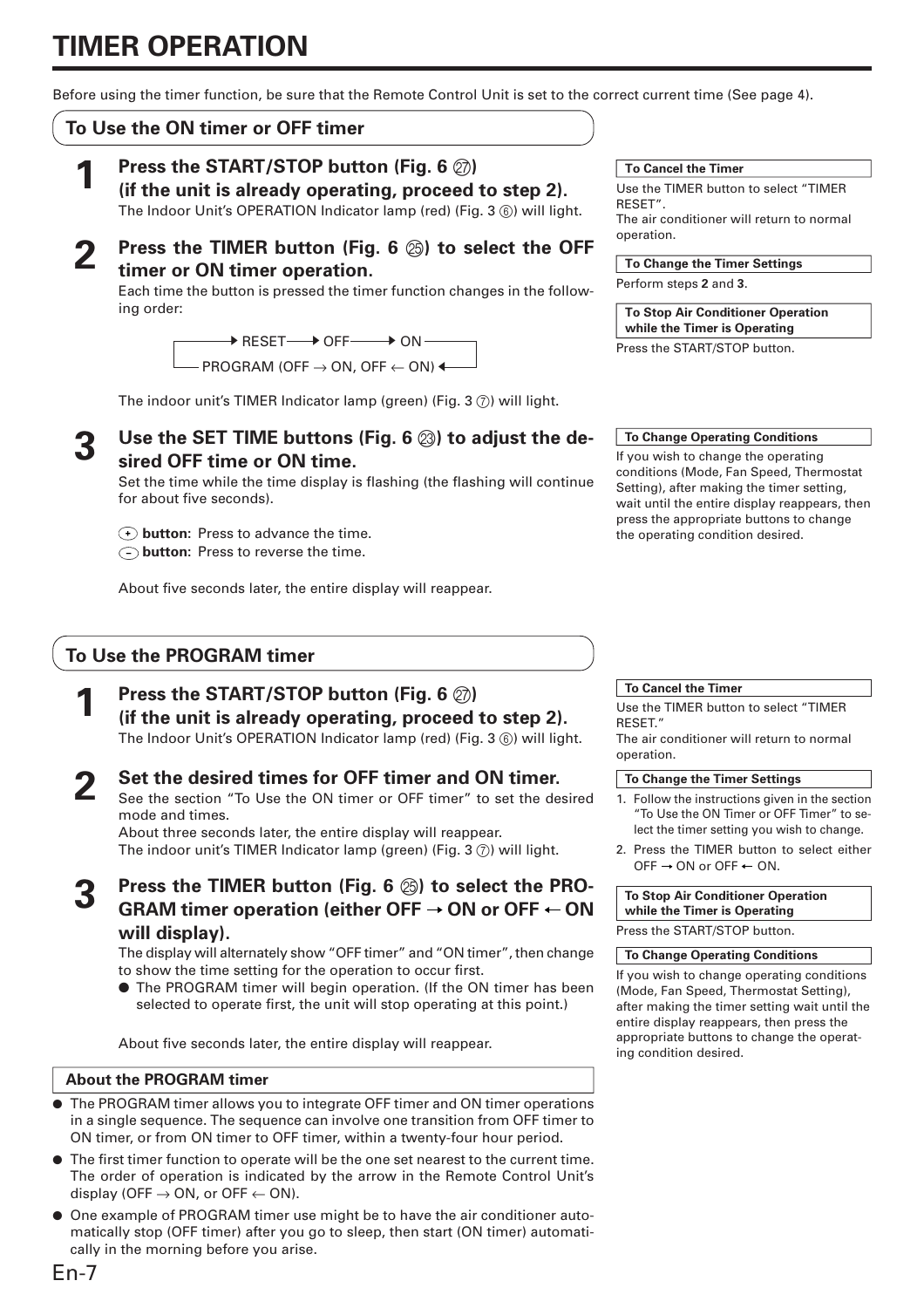# **SLEEP TIMER OPERATION**

Unlike other timer functions, the SLEEP timer is used to set the length of time until air conditioner operation is stopped.

#### **To Use the SLEEP timer**

#### **While the air conditioner is operating or stopped, press the SLEEP button (Fig. 6**  $\textcircled{2}$ **).**

The indoor unit's OPERATION Indicator lamp (red) (Fig. 3 6) lights and the TIMER Indicator lamp (green) (Fig.  $3$   $(7)$ ) light.

#### **To Change the Timer Settings**

## **Press the SLEEP button (Fig. 6** K**) once again and set the time using the SET TIME buttons (Fig. 6**  $\textcircled{3}$ **).**

Set the time while the Timer Mode Display is flashing (the flashing will continue about five seconds).

*T* button: Press to advance the time.

 **button:** Press to reverse the time.

About five seconds later, the entire display will reappear.

#### **To Cancel the Timer:**

Use the TIMER button to select "TIMER RESET". The air conditioner will return to normal operation.

#### **To Stop the Air Conditioner During Timer Operation:**

Press the START/STOP button.

#### **About the SLEEP timer**

To prevent excessive warming or cooling during sleep, the SLEEP timer function automatically modifies the thermostat setting in accordance with the time setting. When the set time has elapsed, the air conditioner completely stops.

#### **During Heating operation:**

When the SLEEP timer is set, the thermostat setting is automatically lowered 1°C every thirty minutes. When the thermostat has been lowered a total of 4°C, the thermostat setting at that time is maintained until the set time has elapsed, at which time the air conditioner automatically turns off.



#### **During Cooling/Dry operation:**

When the SLEEP timer is set, the thermostat setting is automatically raised 1°C every sixty minutes. When the thermostat has been raised a total of 2°C, the thermostat setting at that time is maintained until the set time has elapsed, at which time the air conditioner automatically turns off.

#### **SLEEP timer setting**

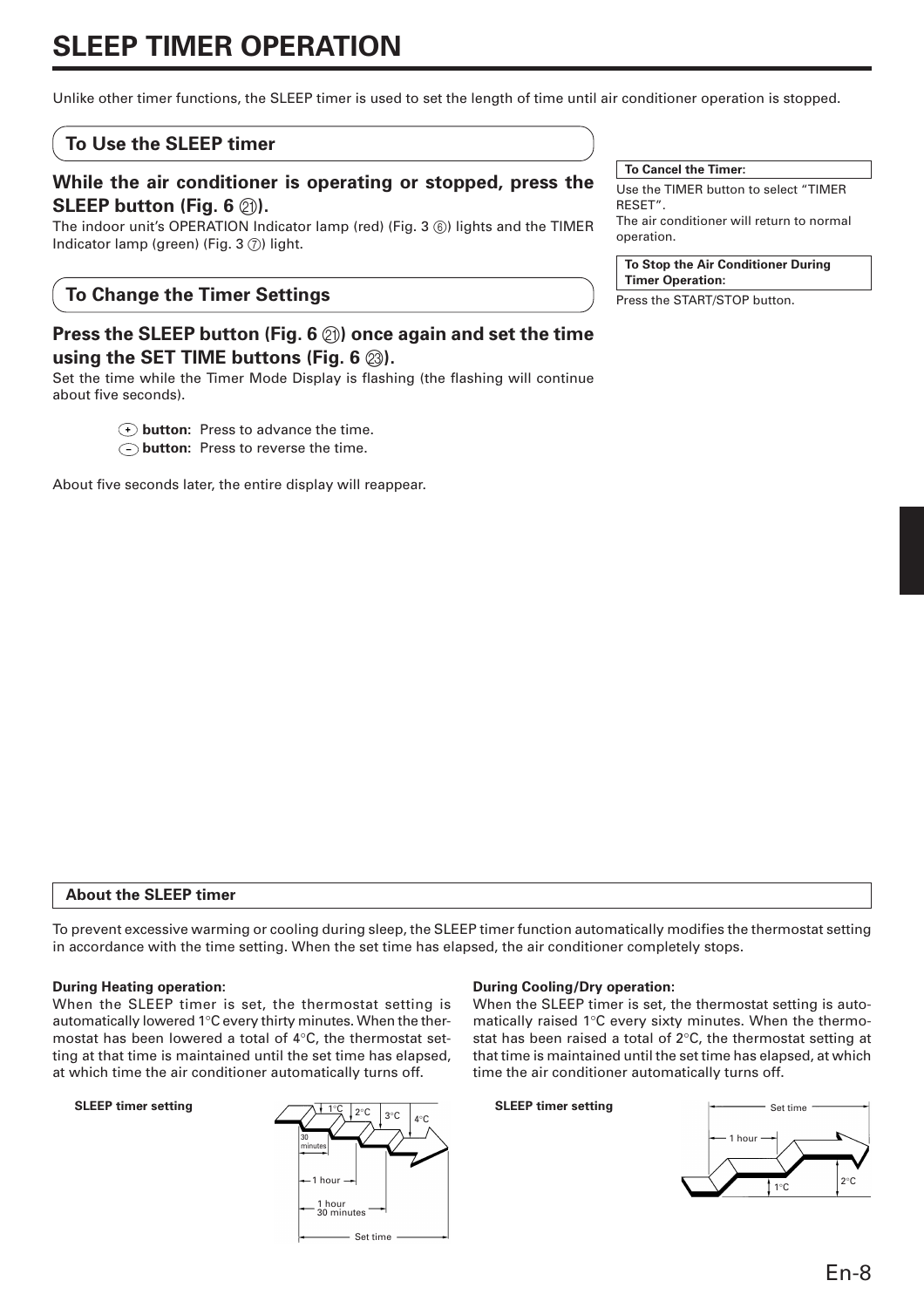# **ADJUSTING THE DIRECTION OF AIR CIRCULATION**

Vertical (up-down) direction of airflow is adjusted by pressing the Remote Control Unit's AIR FLOW DIRECTION button. Horizontal (right-left) airflow direction is adjusted manually, by moving the Air Flow Direction Louvers. Whenever making horizontal airflow adjustments, start air conditioner operation and be sure that the vertical air direction louvers are stopped.

## **Vertical Air Direction Adjustment**

## **Press the AIR FLOW DIRECTION button (Fig. 6**  $\textcircled{2}$ **).**

Each time the button is pressed, the air direction range will change as follows:

 $\bigoplus$   $\rightarrow$   $\bigoplus$   $\rightarrow$   $\bigoplus$   $\rightarrow$   $\bigoplus$   $\rightarrow$   $\bigoplus$   $\rightarrow$   $\bigoplus$ 

#### **Types of Air flow Direction Setting:**

| (1, 2, 3)     | : During Cooling/Dry Modes             |
|---------------|----------------------------------------|
| (4), (5), (6) | : During Heating mode                  |
|               | $(1, 2, 3, 4, 5, 6)$ : During Fan mode |
|               |                                        |

The Remote Control Unit's display does not change.



- Use the air direction adjustments within the ranges shown above.
- The vertical airflow direction is set automatically as shown, in accordance with the type of operation selected.
	- During Cooling/Dry mode : Horizontal flow 1
		-
	- During Heating mode : Downward flow  $\circled$
	- During Fan mode : Horizontal flow (1)
- During AUTO mode operation, for the first minute after beginning operation, airflow will be horizontal  $(1)$ ; the air direction cannot be adjusted during this period.

## **Right-Left Adjustment**

#### **Adjust the Right-Left louvers.**

● Move the Right-Left louvers to adjust air flow in the direction you prefer.



## **DANGER!**

- Never place fingers or foreign objects inside the outlet ports, since the internal fan operates at high speed and could cause personal injury.
	- Always use the remote control unit's AIR FLOW DIRECTION button to adjust the vertical airflow louvers. Attempting to move them manually could result in improper operation; in this case, stop operation and restart. The louvers should begin to operate properly again.
- During use of the Cooling and Drv modes, do not set the Air Flow Direction Louvers in the Heating range (4)-6) for long periods of time, since water vapor may condense near the outlet louvers and drops of water may drip from the air conditioner. During the Cooling and Dry modes, if the Air Flow Direction Louvers are left in the heating range for more than 30 minutes, they will automatically return to position  $(3)$ .
- When used in a room with infants, children, elderly or sick persons, the air direction and room temperature should be considered carefully when making settings.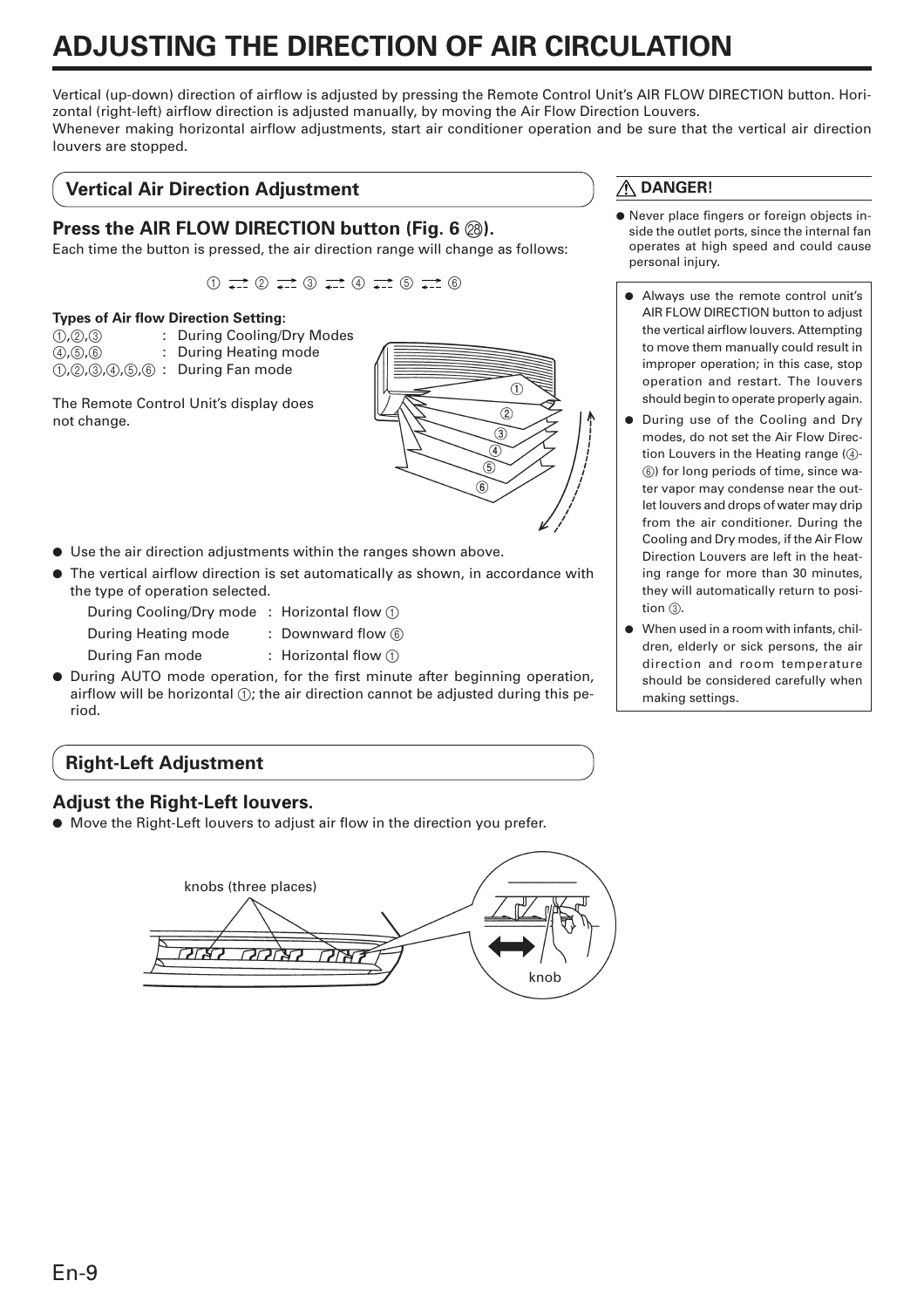Begin air conditioner operation before performing this procedure.

## **To select SWING Operation**

## **Press the SWING LOUVER button (Fig. 6**  $\textcircled{a}$ **).**

The SWING indicator lamp (orange) (Fig. 3 ®) will light. In this mode, the Air Flow Direction Louvers will swing automatically to direct the airflow both up and down.

## **To Stop SWING Operation**

## **Press the SWING LOUVER button (Fig. 6**  $\circledS$ **) once again.**

The SWING indicator lamp (orange) (Fig. 3 ®) will go out. Airflow direction will return to the setting before swing was begun.

#### **About Swing Operation**

- The range of swing is relative to the currently set airflow direction.
- If the swing range is not as desired, use the Remote Control Unit's AIR FLOW DIRECTION button to change the range of swing.
- During Cooling/Dry modes, if SWING Operation in continued at the lowest (downward) range for more than 30 minutes, the unit will automatically switch the swing range to the horizontal flow range, to prevent the condensation of moisture on the outlet.
- at very low speeds.

● The SWING Operation may stop temporarily when the air conditioner's fan is not operating, or when operating

# **MANUAL AUTO OPERATION**

Use the MANUAL AUTO operation in the event the Remote Control Unit is lost or otherwise unavailable.

#### **How To Use the Main Unit Controls**

## **Press the MANUAL AUTO button (Fig. 2 3) on the main unit control panel.**

To stop operation, press the MANUAL AUTO button once again, or set the POWER switch (Fig. 2 2) to OFF. (Controls are located inside the Intake Grille)

- When the air conditioner is operated with the controls on the Main Unit, it will operate under the same mode as the AUTO mode selected on the Remote Control Unit (see page 6).
- The fan speed selected will be "AUTO" and the thermostat setting will be standard.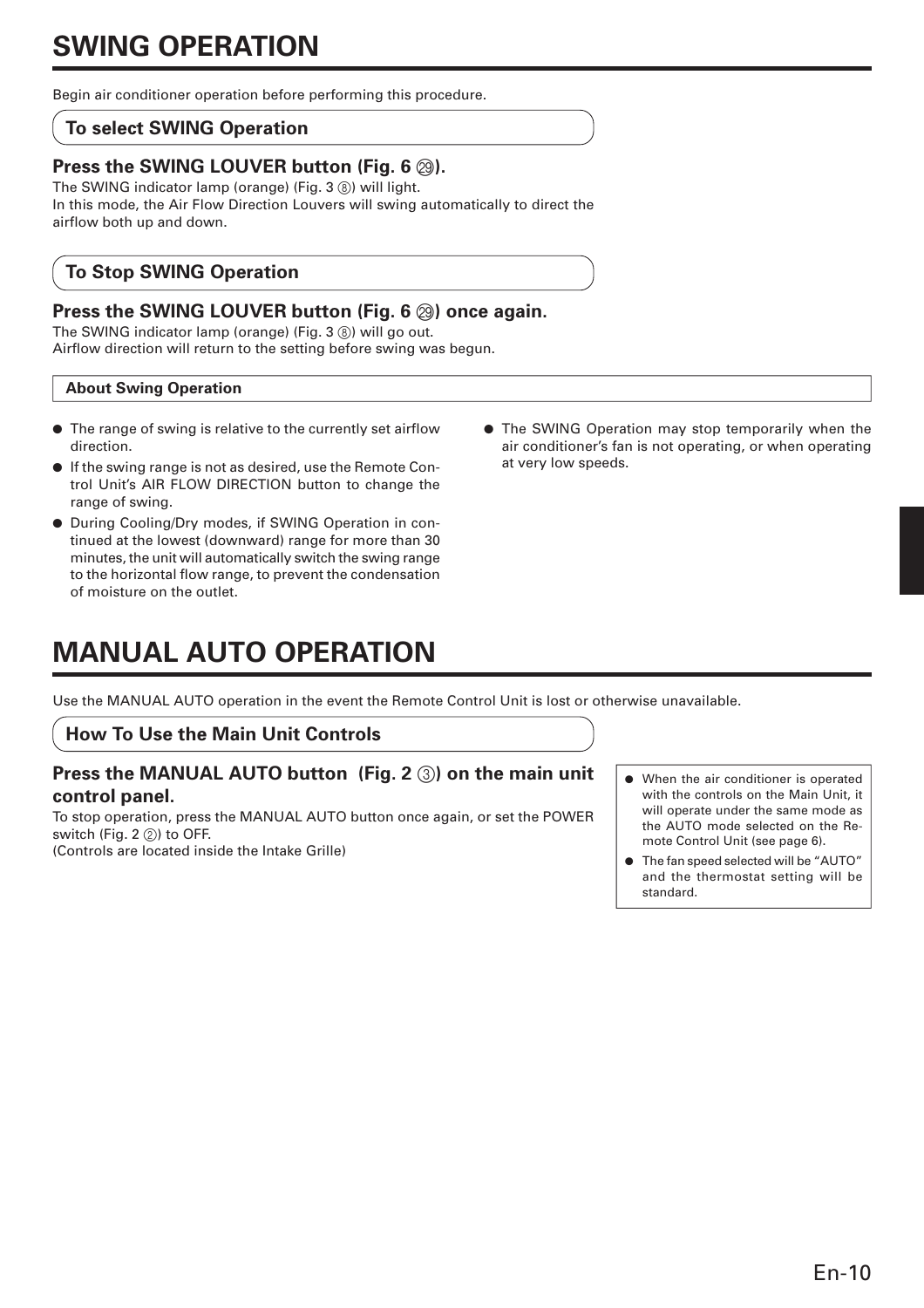# **CLEANING AND CARE**

# **CAUTION!**

- Before cleaning the air conditioner, be sure to turn it off and disconnect the Power Supply Cord.
- $\bullet$  Be sure the Intake Grille (Fig. 1  $\circledS$ ) is installed securely.
- Take care to prevent the intake grille from falling whenever opening, closing, or removing it.
- When removing and replacing the air filters, be sure not to touch the heat exchanger, as personal injury may result.

## **Cleaning the Intake Grille**

### **1. Remove the Intake Grille.**

1 Place your fingers at both lower ends of the grille panel, and lift forward; if the Intake Grille seems to catch partway through its movement, continue lifting upward to remove.



2 Lift up the Intake Grille fully to remove.



## **2. Clean with water.**

Remove dust with a vacuum cleaner; wipe the unit with warm water, then dry with a clean, soft cloth.

## **3. Replace the Intake Grille.**

1 Holding the Intake Grille horizontally, fasten the two upper hooks on the unit.



2 Press the Intake Grille down at the lower sides to close. (Located at the positions indicated by three arrows.)



## **When using the optional Air Cleaning Filter**

**Cleaning the Air Filter**

### **1. Open the Intake Grille, and remove the Air Filter.**

Lift up the air filter's handle, disconnect the two lower tabs, and pull out.

Intake Grille **Air filter handle** 





Hooks (two places)

**2. Remove dust with a vacuum cleaner or by washing.**

After washing, allow to dry thoroughly in a shaded place.

## **3. Replace the Air Filter and close the Intake Grille.**

1 Align the sides of the Air Filter with the panel, and push in fully, making sure the two lower tabs are returned properly to their holes in the panel.





Hooks (two places)

2 Close the Intake Grille.

(For purposes of example, the illustration shows the unit without Intake Grille installed.)

- Dust can be cleaned from the Air Filter either with a vacuum cleaner, or by washing the filter in a solution of mild detergent and warm water. If you wash the filter, be sure to allow it to dry thoroughly in a shady place before reinstalling.
- If dirt is allowed to accumulate on the Air Filter, air flow will be reduced, lowering operating efficiency and increasing noise.
- During periods of normal use, the Air Filters should be cleaned every two weeks.
- Install the optional Air Cleaning Filter set (APS-03B) as instructed (installation instructions are furnished with the Air Cleaning Filter set).
- When used for extended periods, the unit may accumulate dirt inside, reducing its performance. We recommend that the unit be inspected regularly, in addition to your own cleaning and care. For more information, consult authorized service personnel.
- When cleaning the unit's body, do not use water hotter than 40°C, harsh abrasive cleansers, or volatile agents like benzene or thinner.
- Do not expose the unit body to liquid insecticides or hairsprays.
- When shutting down the unit for one month or more, first allow the fan mode to operate continuously for about one-half day to allow internal parts to dry thoroughly.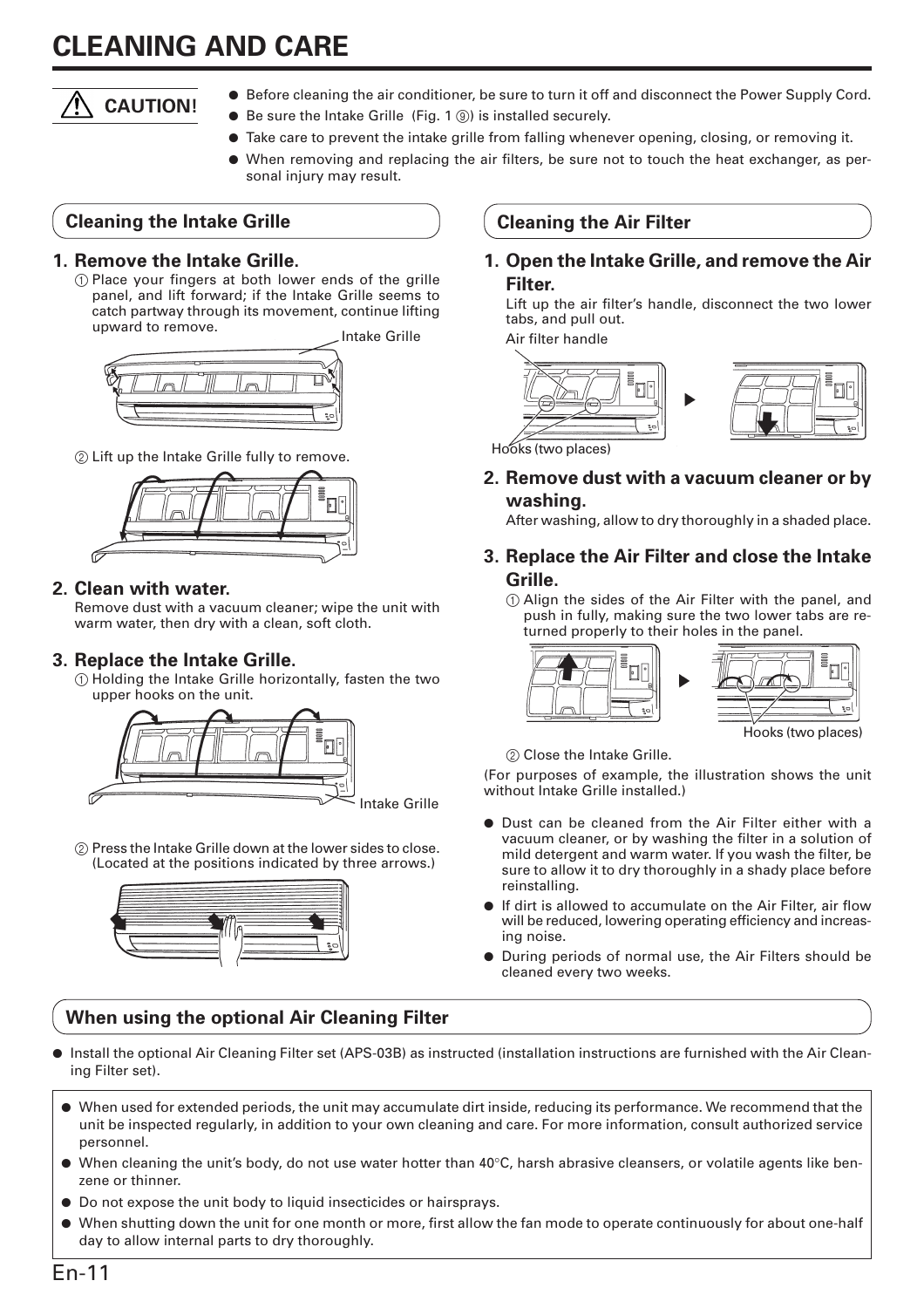# **TROUBLESHOOTING**



In the event of a malfunction (burning smell, etc.), immediately stop operation, disconnect the Power Supply Plug, and consult authorized service personnel.

Merely turning off the unit's power switch will not completely disconnect the unit from the power source. Always be sure to disconnect the Power Supply Plug or turn off your circuit breaker to ensure that power is completely off.

Before requesting service, perform the following checks:

|                                   | <b>Symptom</b>                              | Problem                                                                                                                                                                                                                                                                                                                                                                                                                                          | See Page |
|-----------------------------------|---------------------------------------------|--------------------------------------------------------------------------------------------------------------------------------------------------------------------------------------------------------------------------------------------------------------------------------------------------------------------------------------------------------------------------------------------------------------------------------------------------|----------|
| <b>NORMAL</b><br><b>FUNCTIONS</b> | Doesn't operate immedi-<br>ately:           | • If the unit is stopped and then immediately started again, the com-<br>pressor will not operate for about 3 minutes, in order to prevent<br>fuse blowouts.<br>• Whenever the Power Supply Plug is disconnected and then re-<br>connected to a power outlet, the protection circuit will operate for<br>about 3 minutes, preventing unit operation during that period.                                                                          |          |
|                                   | Noise is heard:                             | • During operation and immediately after stopping the unit, the<br>sound of water flowing in the air conditioner's piping may be<br>heard. Also, noise may be particularly noticeable for about 2 to 3<br>minutes after starting operation (sound of coolant flowing).<br>• During operation, a slight squeaking sound may be heard. This is<br>the result of minute expansion and contraction of the front cover<br>due to temperature changes. |          |
|                                   |                                             | • During Heating operation, a sizzling sound may be heard occasional.<br>This sound is produced by the Automatic Defrosting operation.                                                                                                                                                                                                                                                                                                           | 14       |
|                                   | Smells:                                     | • Some smell may be emitted from the indoor unit. This smell is<br>the result of room smells (furniture, tobacco, etc.) which have<br>been taken into the air conditioner.                                                                                                                                                                                                                                                                       |          |
|                                   | Mist or steam are<br>emitted:               | • During Cooling or Dry operation, a thin mist may be seen emitted<br>from the indoor unit. This results from the sudden Cooling of<br>room air by the air emitted from the air conditioner, resulting in<br>condensation and misting.                                                                                                                                                                                                           |          |
|                                   |                                             | • During Heating operation, the outdoor unit's fan may stop, and<br>steam may be seen rising from the unit. This is due to Automatic<br>Defrosting operation.                                                                                                                                                                                                                                                                                    | 14       |
|                                   | Airflow is weak or stops.                   | • When Heating operation is started, fan speed is temporarily very<br>low, to allow internal parts to warm up.<br>• During Heating operation, if the room temperature rises above<br>the thermostat setting, the outdoor unit will stop, and the indoor<br>unit will operate at very low fan speed. If you wish to warm the<br>room further, set the thermostat for a higher setting.                                                            |          |
|                                   |                                             | • During Heating operation, the unit will temporarily stop opera-<br>tion (between 7 and 15 minutes) as the Automatic Defrosting mode<br>operates. During Automatic Defrosting operation, the OPERATION<br>indicator lamp will flash.                                                                                                                                                                                                            | 14       |
|                                   |                                             | • The fan may operate at very low speed during Dry operation or<br>when the unit is monitoring the room's temperature.                                                                                                                                                                                                                                                                                                                           | 5        |
|                                   |                                             | • During SUPER QUIET operation, the fan will operate at very low<br>speed.                                                                                                                                                                                                                                                                                                                                                                       | 5        |
|                                   |                                             | In the monitor AUTO operation, the fan will operate at very low<br>speed.                                                                                                                                                                                                                                                                                                                                                                        | 5        |
|                                   | Water is produced from<br>the outdoor unit. | • During Heating operation, water may be produced from the out-<br>door unit due to Automatic Defrosting operation.                                                                                                                                                                                                                                                                                                                              | 14       |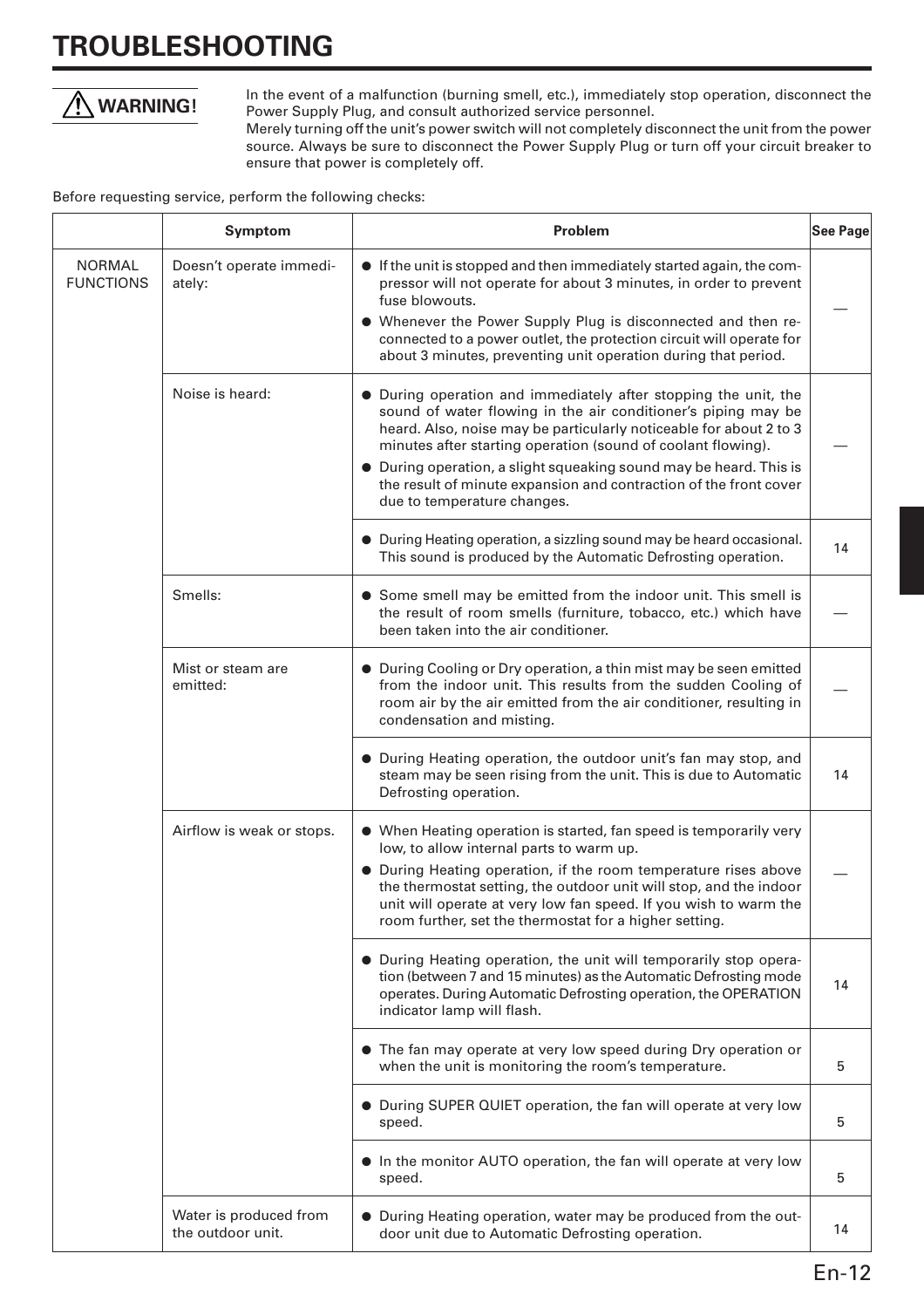# **TROUBLESHOOTING**

|                                  | <b>Symptom</b>                                                              | <b>Items to Check</b>                                                                                                                                                                                                                                                                                                                                                                                                                                                                        | See Page |
|----------------------------------|-----------------------------------------------------------------------------|----------------------------------------------------------------------------------------------------------------------------------------------------------------------------------------------------------------------------------------------------------------------------------------------------------------------------------------------------------------------------------------------------------------------------------------------------------------------------------------------|----------|
| <b>CHECK ONCE</b><br><b>MORE</b> | Doesn't operate at all:                                                     | • Is the Power Supply Plug disconnected its outlet?<br>• Has there been a power failure?<br>• Has a fuse blown out, or a circuit breaker been tripped?                                                                                                                                                                                                                                                                                                                                       |          |
|                                  |                                                                             | • Is the POWER switch set to the OFF position?                                                                                                                                                                                                                                                                                                                                                                                                                                               | 4        |
|                                  |                                                                             | $\bullet$ Is the timer operating?                                                                                                                                                                                                                                                                                                                                                                                                                                                            | $7-8$    |
|                                  | Poor Cooling (or Heating)<br>performance:                                   | $\bullet$ Is the air filter dirty?<br>• Are the air conditioner's intake grille or outlet port blocked?<br>• Did you adjust the room temperature settings (thermostat) cor-<br>rectly?<br>• Is there a window or door open?<br>• In the case of Cooling operation, is a window allowing bright sun-<br>light to enter? (Close the curtains.)<br>In the case of Cooling operation, are there heating apparatus and<br>computers inside the room, or are there too many people in the<br>room? |          |
|                                  | • Is the unit set for SUPER QUIET operation?                                | 5                                                                                                                                                                                                                                                                                                                                                                                                                                                                                            |          |
|                                  | The unit operates<br>differently from the remote<br>control unit's setting: | • Are the Remote Control Unit's batteries dead?<br>• Are the Remote Control Unit's batteries loaded properly?                                                                                                                                                                                                                                                                                                                                                                                | 4        |

If the problem persists after performing these checks, or if you notice burning smells, or the TIMER Indicator lamp (Fig. 3  $\circled{2}$ ) flashes, immediately stop operation, disconnect the Power Supply Plug (Fig. 1  $\circledA$ ), and consult authorized service personnel.